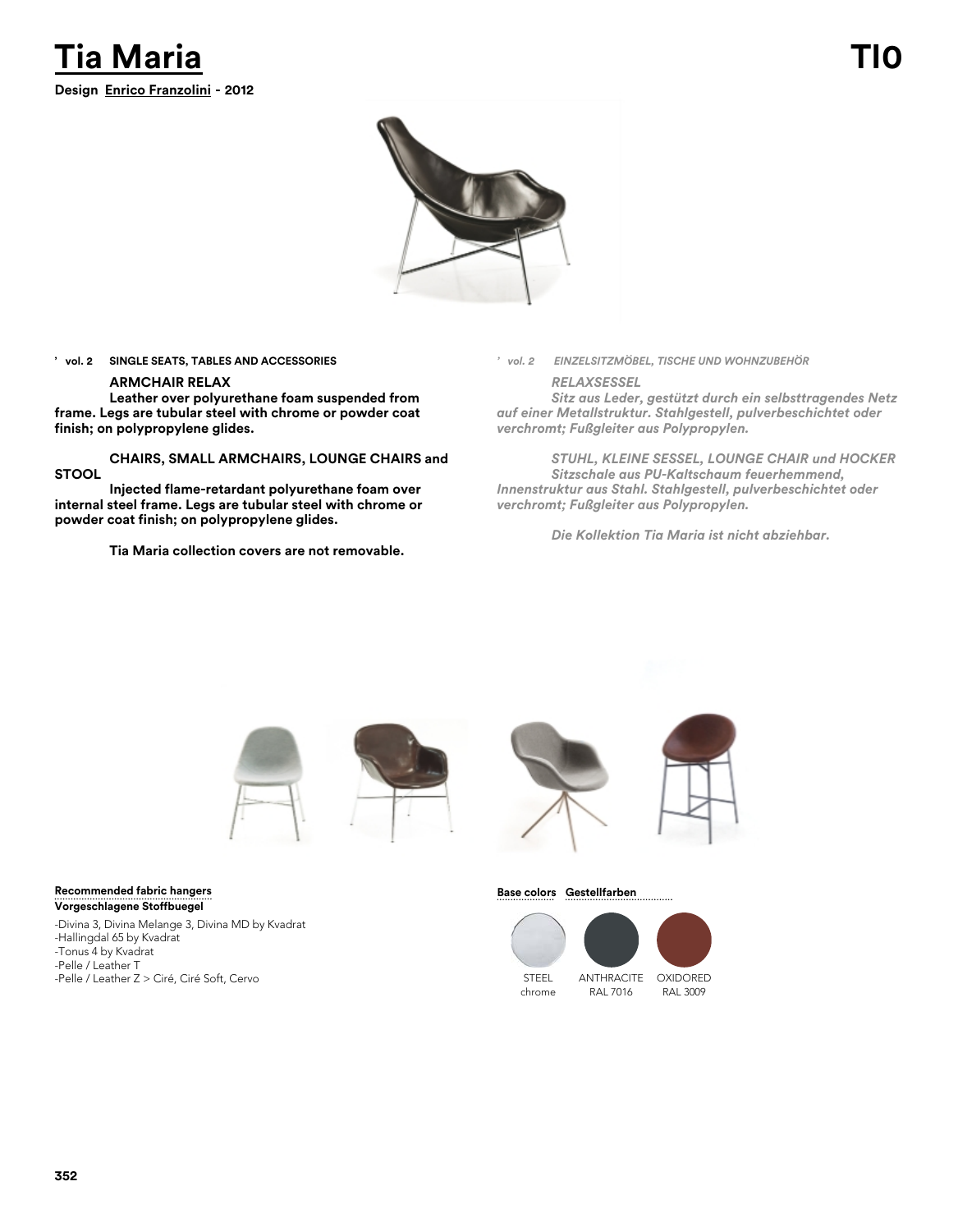# **Tia Maria TI0**

| <b>Stuhl Gestell lackiert</b> |                                                                   |  |  |  |
|-------------------------------|-------------------------------------------------------------------|--|--|--|
|                               | <b>.</b> 1,5 mt. ★ 2,7 m <sup>2</sup> → 0,3 m <sup>3</sup> ▲ 6 Kg |  |  |  |



| <b>Chair varnished base</b>                                       |     | Small varnished armchair with spider base               |      |  |
|-------------------------------------------------------------------|-----|---------------------------------------------------------|------|--|
| <b>Stuhl Gestell lackiert</b>                                     | 0FU | Sessel Klein mit Spinne Gestell lackiert                | OFJ. |  |
| <b>.</b> 1,5 mt. ★ 2,7 m <sup>2</sup> → 0,3 m <sup>3</sup> ▲ 6 Kg |     | ▓ 2 mt. ★ 3 m <sup>2</sup> → 0,3 m <sup>3</sup> ▲ 10 Kg |      |  |
| $\mathbb{Z}^{\frac{r}{2}}$                                        |     | ್ದ್ದಿಂಹ                                                 |      |  |
| ) ෂ<br>$+56$                                                      |     | සි<br>62                                                |      |  |

| Small armchair varnished base                                  |            | Small Lounge armchair varnished base                               |
|----------------------------------------------------------------|------------|--------------------------------------------------------------------|
| Sessel Klein Gestell lackiert                                  | <b>OFM</b> | Sessel Klein Lounge Gestell lackiert                               |
| <b>業</b> 2 mt. ★ 3 m <sup>2</sup> → 0,3 m <sup>3</sup> ▲ 12 Kg |            | <b>¥</b> 2,3 mt. ★ 4,2 m <sup>2</sup> → 0,3 m <sup>3</sup> ▲ 12 Kg |
| $\Xi$ and $\Box$                                               |            | $\Box$ ase $\Box$                                                  |
| ( ) ස<br>- 62                                                  |            | 67<br>.67                                                          |

| Small Lounge armchair varnished base                               |     |
|--------------------------------------------------------------------|-----|
| Sessel Klein Lounge Gestell lackiert                               | 0FH |
| <b>¥</b> 2,3 mt. ★ 4,2 m <sup>2</sup> → 0,3 m <sup>3</sup> ▲ 12 Kg |     |
| $\mathbb{H}$ as $\mathbb{H}$                                       |     |
|                                                                    |     |

| Armchair high symmetric varnished base                                    |     | <b>Bar stool varnished base</b>                                   |
|---------------------------------------------------------------------------|-----|-------------------------------------------------------------------|
| Sessel hoch symmetrisch gestell lackiert                                  | 0FY | <b>Barhocker Gestell lackiert</b>                                 |
| <b>¥</b> 2,8 mt. ★ 5,2 m <sup>2</sup> → 0,8 m <sup>3</sup> ▲ 18 Kg        |     | <b>i</b> 1,4 mt. <b>★</b> 2,3 m <sup>2</sup> → 0,3 m <sup>3</sup> |
| $\bigotimes_{\pi_{\overline{\alpha}}}\pi_{\overline{\alpha}}\ \bigotimes$ |     | $\Box$ $\mathbb{R}^{\circ}$                                       |
| $\overline{5}$                                                            |     | ) 도<br>. 54.                                                      |

| Bar stool varnished base                                           |     |
|--------------------------------------------------------------------|-----|
| <b>Barhocker Gestell lackiert</b>                                  | 0FG |
| <b>¥</b> 1,4 mt. ★ 2,3 m <sup>2</sup> → 0,3 m <sup>3</sup> ▲ 15 Kg |     |
| ∫້ຮ                                                                |     |
| 고                                                                  |     |
|                                                                    |     |

| Armchair Relax asymmetric varnished base   |     | <b>Chair chromed base</b>      |
|--------------------------------------------|-----|--------------------------------|
| Sessel Relax asymmetrisch Gestell lackiert | 0FA | <b>Stuhl Gestell verchromt</b> |

|  | <b>Propriet in the contract of the contract of the contract of the contract of the contract of the contract of the </b> |  |
|--|-------------------------------------------------------------------------------------------------------------------------|--|
|  | $\angle$ 4 m <sup>2</sup> $\bigoplus$ 0,9 m <sup>3</sup> $\triangleq$ 15 Kg                                             |  |





 $88$ 

|  | Chair chromed ba |  |
|--|------------------|--|
|  |                  |  |





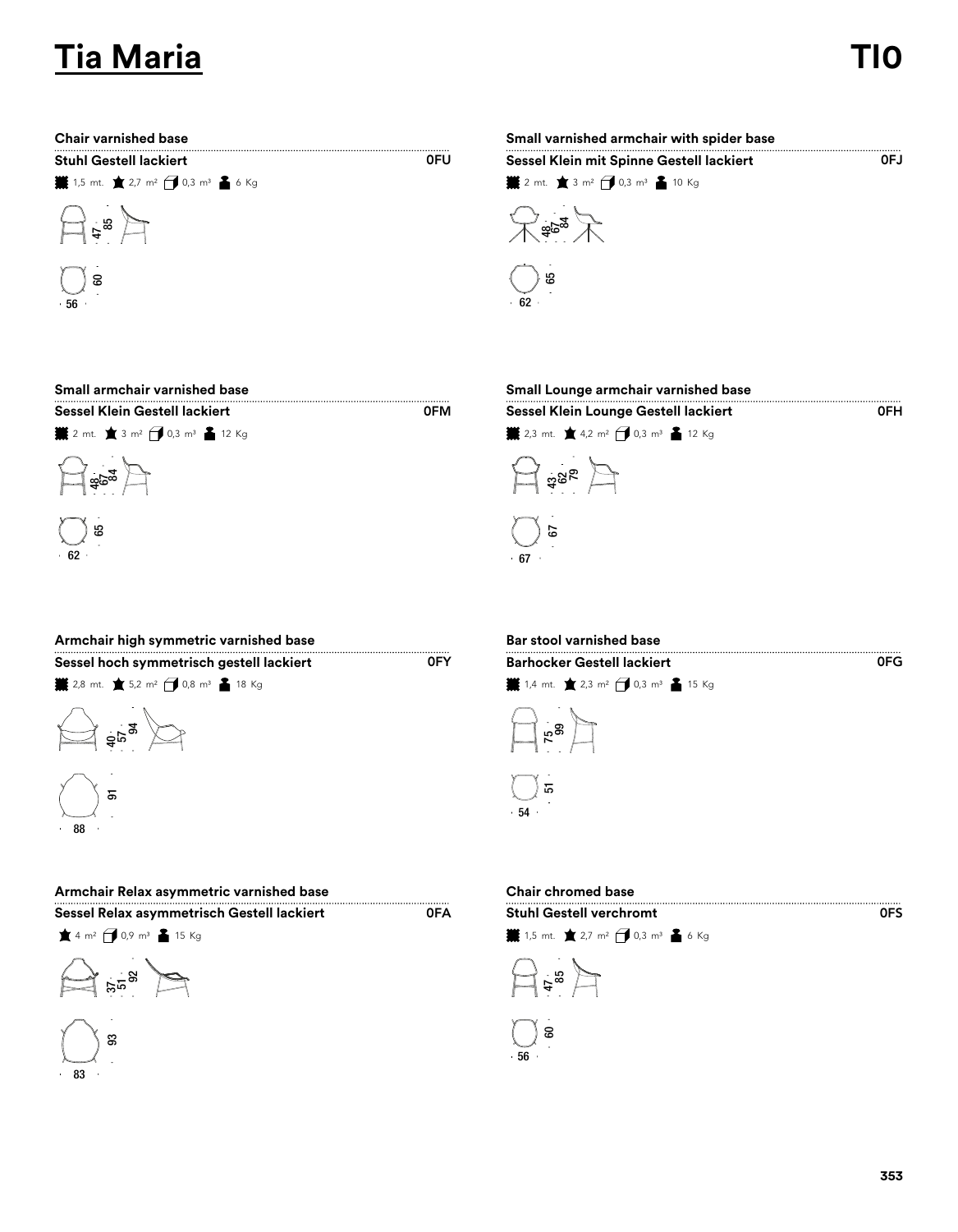# **Tia Maria TI0**

0FO

0FB

| <b>Sessel Klein Gestell verchromt</b> |  |  |
|---------------------------------------|--|--|
|                                       |  |  |



| Small armchair chromed base |                                                                      | Small Lounge armchair chromed base |  |  |
|-----------------------------|----------------------------------------------------------------------|------------------------------------|--|--|
| <b>OFN</b>                  | Sessel Klein Lounge Gestell verchromt                                | 0EL.                               |  |  |
|                             | <b>. 2</b> 2,3 mt. ★ 4,2 m <sup>2</sup> → 0,3 m <sup>3</sup> ▲ 12 Kg |                                    |  |  |
|                             | $\Box$ ase $\Box$                                                    |                                    |  |  |
|                             | 67                                                                   |                                    |  |  |
|                             |                                                                      | $+67$                              |  |  |

### **Armchair high symmetric chromed base Bar stool chromed base**

**Sessel hoch symmetrisch gestell verchromt Barhocker Gestell verchromt Barhocker Gestell verchromt** 

**¥** 2,8 mt. ★ 5,2 m<sup>2</sup> → 0,8 m<sup>3</sup> ▲ 18 Kg





0FZ



## **Armchair Relax asymmetric chromed base**





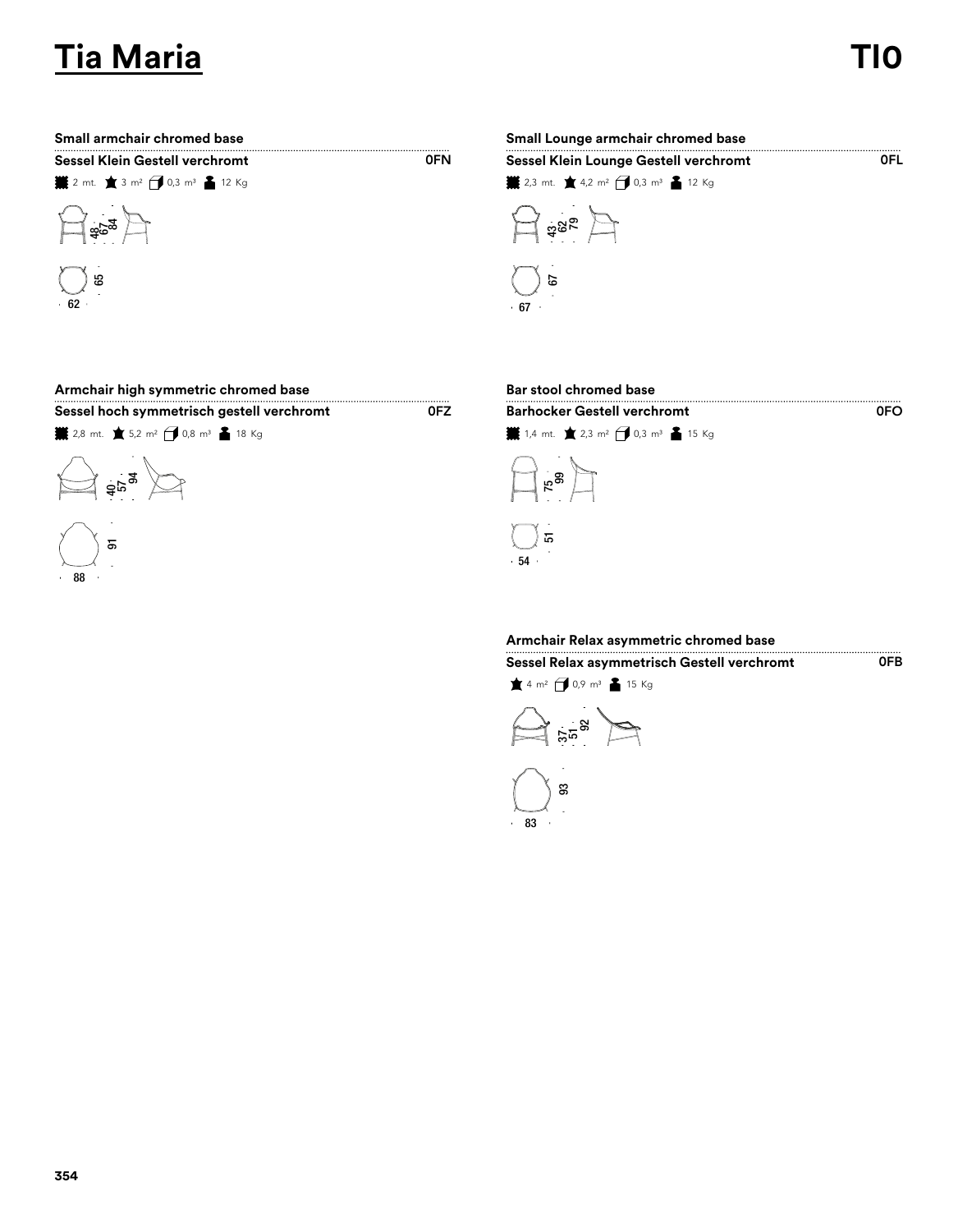



**' vol. 2 SINGLE SEATS, TABLES AND ACCESSORIES**

### **SMALL TABLES**

**Tops are MDF with matt powder coat finish. Base is tubular steel with powder coat finish.**

*' vol. 2 EINZELSITZMÖBEL, TISCHE UND WOHNZUBEHÖR KLEIN TISCHE Tischplatte aus MDF matt lackiert. Stahlgestell, pulverbeschichtet.*